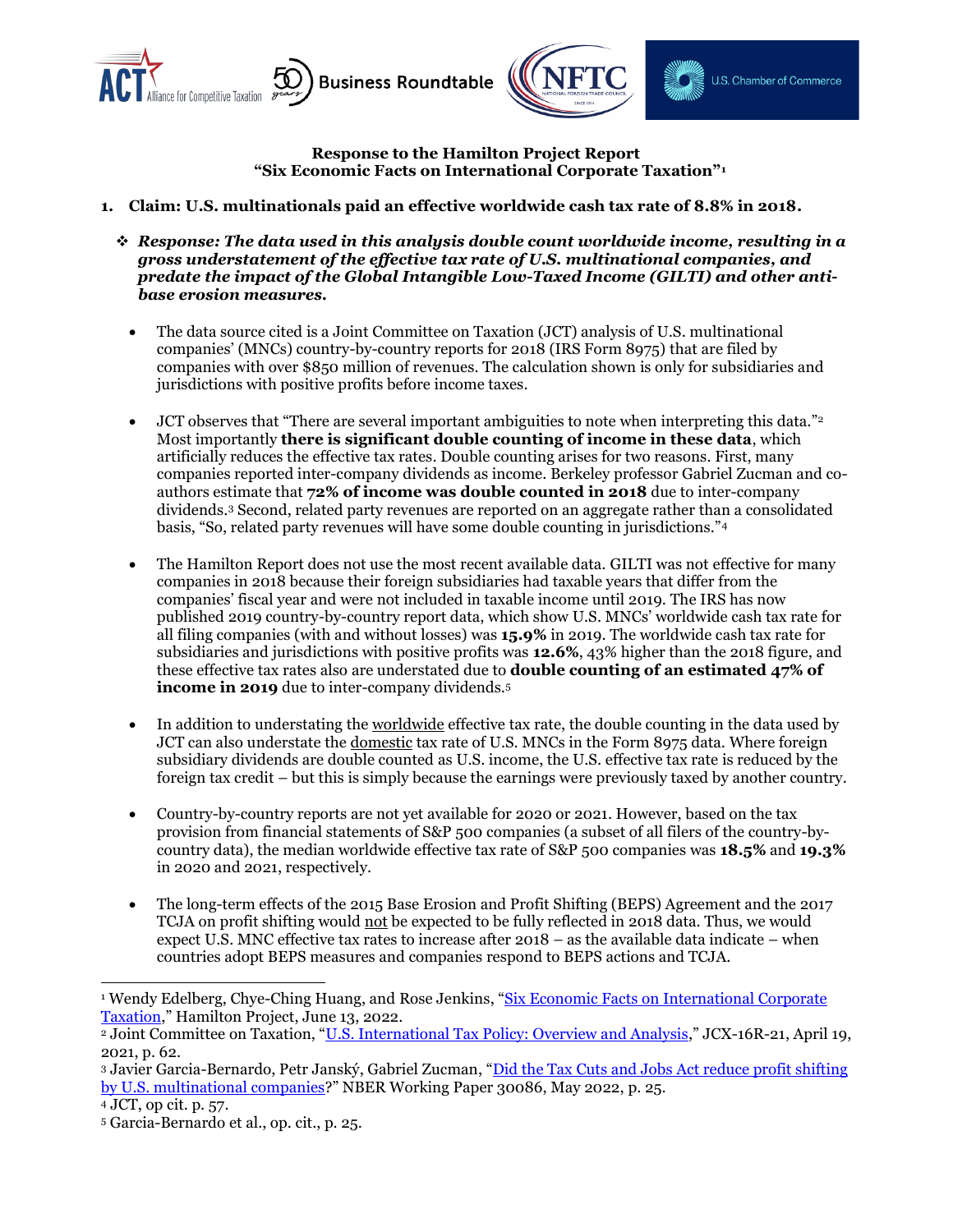- **2. Claim: U.S. multinationals still shift profits into lower-tax countries.**
	- ❖ *Response: The measure of profit in low-taxed countries is based on an analysis by Professor Kim Clausing that misinterprets Bureau of Economic Analysis (BEA) data. As explained by accounting professors Jennifer Blouin and Leslie Robinson, "the Clausing papers consistently use BEA income measures that are unsuitable for studying profit shifting."<sup>6</sup>*
		- The BEA data used in Clausing's analysis attribute all of the income earned by lower-tier foreign subsidiaries to the country of the top-tier foreign subsidiary. It is quite common for a U.S. MNC to own its foreign subsidiaries through a top-level holding company incorporated in a low-tax country.
			- o For example, a German affiliate may be owned by a Irish holding company of a U.S. MNC. The income of the Irish holding company reported in the BEA data (used in the Clausing study) includes the earnings of the German affiliate, which are taxed in Germany. The use of these BEA data without adjustment incorrectly makes it appear as if the income that was actually earned in Germany (and typically subject to a relatively high tax rate) was instead earned in Ireland.
		- When the BEA data are adjusted to correctly assign income to the foreign subsidiary that earned it, Profs. Blouin and Robinson determined that **Clausing's measure of income shifting was overstated 10-fold**.
		- Blouin and Robinson report that **Clausing "acknowledges that our critique of her earlier work is warranted but, yet, she continues to incorrectly rely upon a BEA income measure that misattributes the location of MNEs' foreign affiliates earnings**." 7
- **3. Claim: U.S. multinationals can use the variation in tax rates across countries to lower their tax liability because GILTI is not calculated on a per-country basis.**
	- ❖ *Response: Estimates of income shifting across countries are vastly overestimated by the referenced studies. However, to the extent that companies engage in income shifting, it is not evident that there would be less income shifting under a per-country GILTI design relative to the current law global average GILTI design. Further, unlike their foreign competitors, U.S. companies are the only companies in the world that have been subject to a foreign minimum tax since 2017.*
		- A foreign minimum tax calculated on a per-country basis does not necessarily result in less income shifting than a foreign minimum tax based on the global average foreign tax rate (like GILTI).
			- o Under the current law GILTI rules, a U.S. company has no incentive to shift income from a high-tax to a low-tax country once the company's average foreign tax rate is equal to the GILTI tax rate.<sup>8</sup> At this point, the company would achieve no tax savings by shifting additional income out of a high-tax country.
			- o By contrast, under a per-country GILTI design (favored by the Hamilton Project Report), a U.S. company would have an incentive to shift all income from a high-tax country to a low-tax country because it would continue to achieve tax savings on every dollar of income shifted.

<sup>&</sup>lt;sup>6</sup> Jennifer Blouin and Leslie Robinson, "Double counting accounting: How much profit of multinational [enterprises is really in tax havens?](https://papers.ssrn.com/sol3/papers.cfm?abstract_id=3491451)" September 2020, p. 5.

<sup>7</sup> Ibid., p. 5.

<sup>8</sup> For a discussion of these incentives, see Chris W. Sanchirico, "Should a global minimum tax be country-bycountry?" *Tax Notes Federal*, April 25, 2022, pp. 549-558.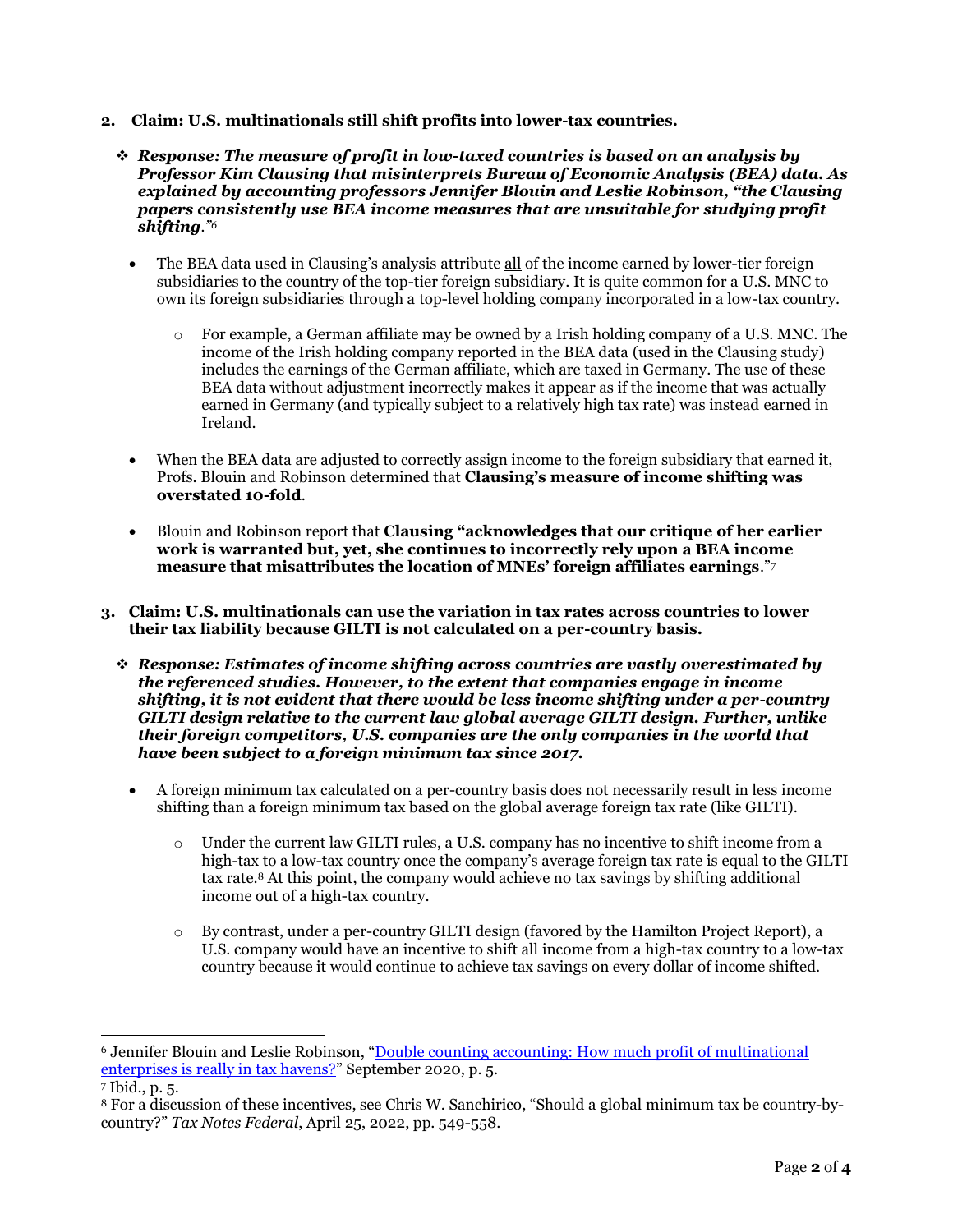- o Further, as noted by Prof. Sanchirico, widespread adoption of per-country foreign minimum taxes would create a greater incentive for high-tax countries to reduce their corporate tax rates to the minimum tax rate to discourage companies from shifting income abroad. 9
- As recognized by Treasury Secretary Yellen, **because the United States is the only country in the world that imposes any minimum tax on the foreign earnings of its multinational corporations,** U.S. companies would be less tax disadvantaged if other countries adopted foreign minimum taxes of their own that applied to their companies. <sup>10</sup> This is true whether they take the form of a per-country or a global average foreign minimum tax. **However, proposals to further increase the burden of the U.S. foreign minimum tax (GILTI) before other countries impose foreign minimum taxes on their own MNCs would further tilt the tax playing field against U.S. companies**.
- **4. Claim: Competition between countries has created a race to the bottom in corporate taxes.**
	- ❖ *Response: While statutory tax rates have declined over time, corporate tax revenue as a share of GDP in the OECD is unchanged since 2000. For the OECD, corporate tax revenue as a share of GDP was 3.1% in 2000 and 3.1% in 2018.<sup>11</sup>*
		- With lower statutory corporate tax rates and a broader base, corporate taxes raise the same revenue but with less harmful effects on the economy. The OECD has found that the corporate income tax is the form of tax most harmful for economic growth because it discourages job creation and productivity enhancing investments that boost wages. 12
		- In 2022, the U.S. statutory corporate tax rate, including state income taxes, is 25,8%, 2.7 percentage points above the 23.1% average corporate tax rate for all other OECD countries.<sup>13</sup>
- **5. Claim: Corporate tax revenues in the United States are at very low levels, internationally and historically.**
	- ❖ *Response: Corporate income tax revenues collected by the federal government reached a record \$372 billion in fiscal year 2021. As a share of GDP, federal corporate tax revenues were 1.7%, the highest since 2015 and slightly higher than the average for the decade between 1980 and 1989.<sup>14</sup> Through May 2022, corporate income taxes are up by 17% over the same period last year.<sup>15</sup>*
		- **The high level of corporate taxes as a share of GDP is even more striking given that, over time, a large percentage of business activity has shifted to firms that are taxed directly under the individual income tax rather than subject to corporate income taxes**. These forms of business, referred to as pass-through businesses because the income passes through directly to its owners, include S Corporations, partnerships, and sole proprietorships.
			- $\circ$  In 1980, pass-through businesses accounted for just 22% of all business income, while corporations subject to the corporate income tax accounted for the remaining 78% of business income. By 2016, pass-through businesses accounted for the majority of all business income –

<sup>9</sup> Ibid., p. 555.

<sup>10</sup> Secretary Yellen observed this during the hearing on the Administration's FY2023 Budget before the Senate Finance Committee on June 7, 2022.

<sup>&</sup>lt;sup>11</sup> OECD, [Corporate Tax Revenues,](https://stats.oecd.org/Index.aspx?DataSetCode=REV) accessed June 2022.

<sup>&</sup>lt;sup>12</sup> OECD[, Tax Policy Reform and Economic Growth,](https://www.oecd-ilibrary.org/taxation/tax-policy-reform-and-economic-growth_9789264091085-en) 2010.

<sup>&</sup>lt;sup>13</sup> OECD[, OECD Tax Database,](http://stats.oecd.org/Index.aspx?QueryId=78166) accessed June 2022.

<sup>&</sup>lt;sup>14</sup> CBO, *Historical Budget Data*, May 2022.

<sup>15</sup> U.S. Treasury, Monthly Treasury Statement for Fiscal Year 2022 through May 31, 2022, June 10, 2022.